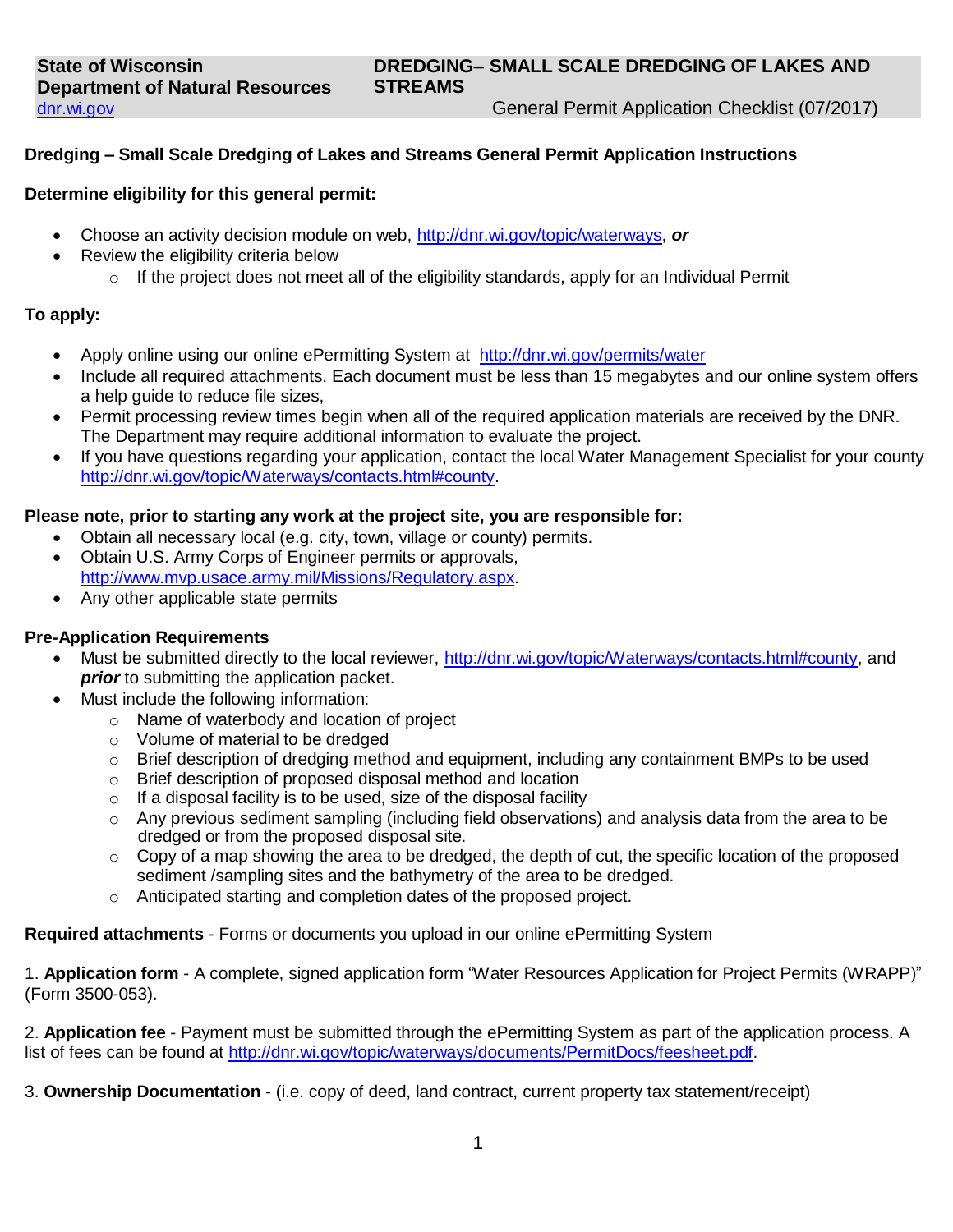General Permit Application Checklist (07/2017)

4. **Photographs** that clearly show the on-the-ground conditions of the existing project areas. Remember that too much snow cover or vegetation may obscure important details. If possible, have another person stand near the project area for size reference. Color images are preferred.

5. **Site Maps** that clearly illustrate the location and perimeter of the project site, and its relationship to nearby water resources (e.g. lakes, rivers, streams, wetlands), major landmarks and roads. Provide copies of relevant maps (e.g. wetland, aerial, topographical, soil, floodplain, or zoning maps), with the project location clearly identified. The Department offers a web mapping tool to assist in creating these maps at [http://dnr.wi.gov/topic/surfacewater/swdv/.](http://dnr.wi.gov/topic/surfacewater/swdv/)

6. **Plans and specifications** that show what you intend to do. Plan drawings should be clear and to scale. Be sure to draw all plans as accurately and detailed as possible. The Department reserves the right to require additional information to evaluate the project.

7. **Narrative description** of your proposal on a separate page. Please include:

- What the project is, purpose of project, and need for the project
- How you intend to carry out the project, including methods, materials, and equipment
- Your proposed construction schedule and sequence of work
- What temporary and permanent erosion control measures will be used
- The location of any disposal area for dredged or excavated materials
- For disturbances or fill, provide a description of type, composition, and quality of materials
- How you plan to avoid, minimize and mitigate impacts to waterways
- Area (e.g. linear feet) impacted

8. **Proof of pre-application requirement submittal** - This would either be documentation from the local reviewer saying that no sampling will be required, or sampling results from the project area.

9. **Endangered and Threatened Resources** - The applicant is not required, but is encouraged to request an endangered resources (ER) review letter before applying for the permit. Information on how to obtain a review can be found by visiting the website at [http://dnr.wi.gov/topic/ERReview/Review.html.](http://dnr.wi.gov/topic/ERReview/Review.html) The applicant can also visit the NHI Public Portal, [http://dnr.wi.gov/topic/ERReview/PublicPortal.html,](http://dnr.wi.gov/topic/ERReview/PublicPortal.html) to determine if a full ER Review is required. Read the 'What is an ER Preliminary Assessment and what do the results mean?' section to determine follow-up steps.

10. **Historical and Cultural Resources** - If you are aware there is a historical or cultural resource present, you are **required** to contact the Wisconsin State Historical Society to verify and receive documentation that the activity will not result in an adverse impact to these resources.

# **Eligibility Criteria:**

Projects that do not meet all criteria are not eligible for this general permit. If your project does not qualify for this general permit, you may apply for an individual permit.

1. Eligibility Criteria for all projects

The removal of bottom material shall be for the purpose of improving navigation or recreation.

Projects involving the lease or sale of any material removed from the bed of any navigable lake or of any outlying waters are not eligible for this general permit. The lease or sale of dredged material from a navigable lake or outlying water requires a dredging contract from the Department under Wis. Stats. s.  $30.20(2)(a)$ .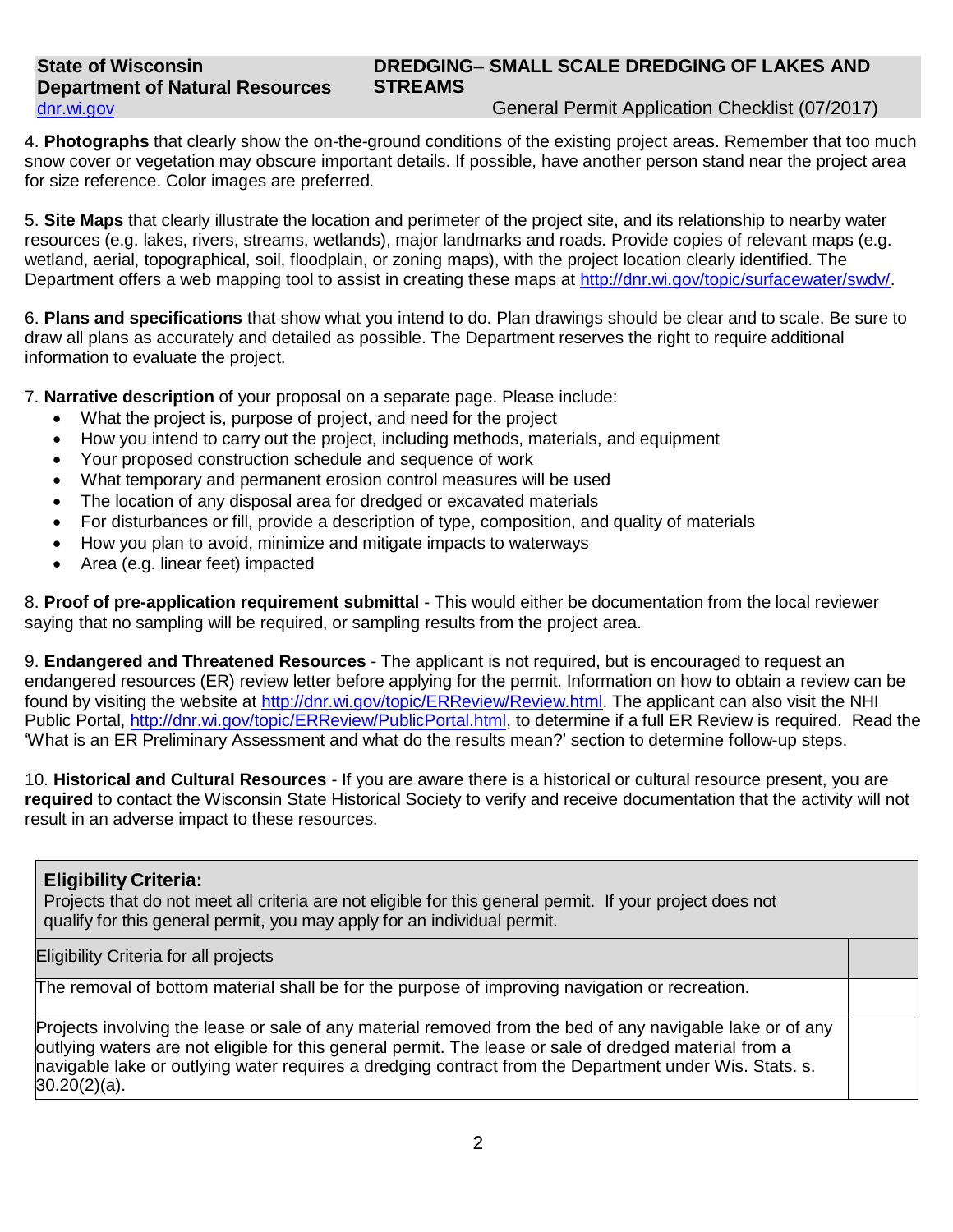| dnr.wi.gov                                        | General Permit Application Checklist (07/2017)                                                                                                                                                                                                                                                                                                                                                                                                                                                                                                                                                                                                                                                                                    |  |
|---------------------------------------------------|-----------------------------------------------------------------------------------------------------------------------------------------------------------------------------------------------------------------------------------------------------------------------------------------------------------------------------------------------------------------------------------------------------------------------------------------------------------------------------------------------------------------------------------------------------------------------------------------------------------------------------------------------------------------------------------------------------------------------------------|--|
|                                                   | If the project location is within the riparian zone, the applicant is the riparian owner or has the permission<br>of the riparian owner to dredge the bottom material.                                                                                                                                                                                                                                                                                                                                                                                                                                                                                                                                                            |  |
|                                                   | The dredging may not be associated with any metallic or nonmetallic mining project.                                                                                                                                                                                                                                                                                                                                                                                                                                                                                                                                                                                                                                               |  |
| §30.01(1am).                                      | The dredging may not be located in an area of special natural resource interest as defined in Wis. Stat.                                                                                                                                                                                                                                                                                                                                                                                                                                                                                                                                                                                                                          |  |
| 'Fisheries Management" layer.                     | The dredging may not be located in navigable waters having self-sustaining populations of walleye located<br>in the ceded territory of the state where resource allocation rights are shared by sovereign tribes as defined<br>in Wis. Adm. Code NR 1.07(4)(d). These waterways can be found on the SWDV at<br>http://dnr.wi.gov/topic/surfacewater/swdv/ and turn on the layer called "Walleye Waters" which is under the                                                                                                                                                                                                                                                                                                        |  |
|                                                   | The dredging may not be located in a public rights feature as defined in Wis. Admin Code NR 1.06(5).                                                                                                                                                                                                                                                                                                                                                                                                                                                                                                                                                                                                                              |  |
| that the hazardous substance is actually present. | The applicant shall provide information that the dredged material does not contain any hazardous<br>substance if a) the proposed dredging site is listed or immediately adjacent to a site on<br>the Bureau for Remediation and Redevelopment Tracking System (BRRTS) website or other county, state,<br>or federal web-based data system that tracks the presence of a hazardous substances. BRRTS database<br>information can be found at http://dnr.wi.gov/topic/Brownfields/clean.html, or<br>b) The Department advises the applicant that it has specific information that indicates the potential that<br>hazardous substance may be present in the material proposed to be dredged and there is a need to verify           |  |
| needed                                            | Note: There may be cases where the Department already has specific information about the presence of a<br>hazardous substance in a waterbody and can waive the sampling requirement since no verification is<br>Specific information could include but is not limited to:                                                                                                                                                                                                                                                                                                                                                                                                                                                         |  |
| Code; or                                          | 1. The collection and laboratory analysis of the dredged material in compliance with Ch. NR 347, Wis. Adm.                                                                                                                                                                                                                                                                                                                                                                                                                                                                                                                                                                                                                        |  |
|                                                   | 2. The review of historical dredge material information from the vicinity of the proposed project that was<br>collected and analyzed in accordance with Ch. NR 347, Wis. Adm. Code; or                                                                                                                                                                                                                                                                                                                                                                                                                                                                                                                                            |  |
| waterways.                                        | 3. Assessment of the potential for hazardous substances to be present based upon the characteristic of the<br>watershed, industrial and municipal discharges to the waterbody and dredge material data from similar                                                                                                                                                                                                                                                                                                                                                                                                                                                                                                               |  |
|                                                   | Projects involving the removal of material where a sediment cap, cover, installed barrier or where other<br>engineering controls have been installed as part of a federal or state environmental remediation to<br>manage contaminated sediment are ineligible for this general permit. Examples of environmental<br>remediation programs are the Comprehensive Environmental Response, Compensation, and Liability Act<br>(CERCLA or Superfund), the Resource Conservation and Recovery Act (RCRA), Great Lakes Legacy Act,<br>and a Spill Response under Wis. Stats. Ch. 292 or Wis. Admin. Code Ch. NR 700 or both. For sediment<br>cap or cover information see SWIMS database at http://dnr.wi.gov/topic/surfacewater/swims/ |  |
|                                                   | Projects that involve the removal of material from waters that were ammunition fall areas for gun ranges<br>or projects that involve the removal of hazardous substances are ineligible for this general permit.                                                                                                                                                                                                                                                                                                                                                                                                                                                                                                                  |  |
|                                                   | Projects that propose in-water disposal of dredged materials are ineligible for this general permit.                                                                                                                                                                                                                                                                                                                                                                                                                                                                                                                                                                                                                              |  |

**STREAMS**

**DREDGING– SMALL SCALE DREDGING OF LAKES AND** 

**State of Wisconsin**

**Department of Natural Resources**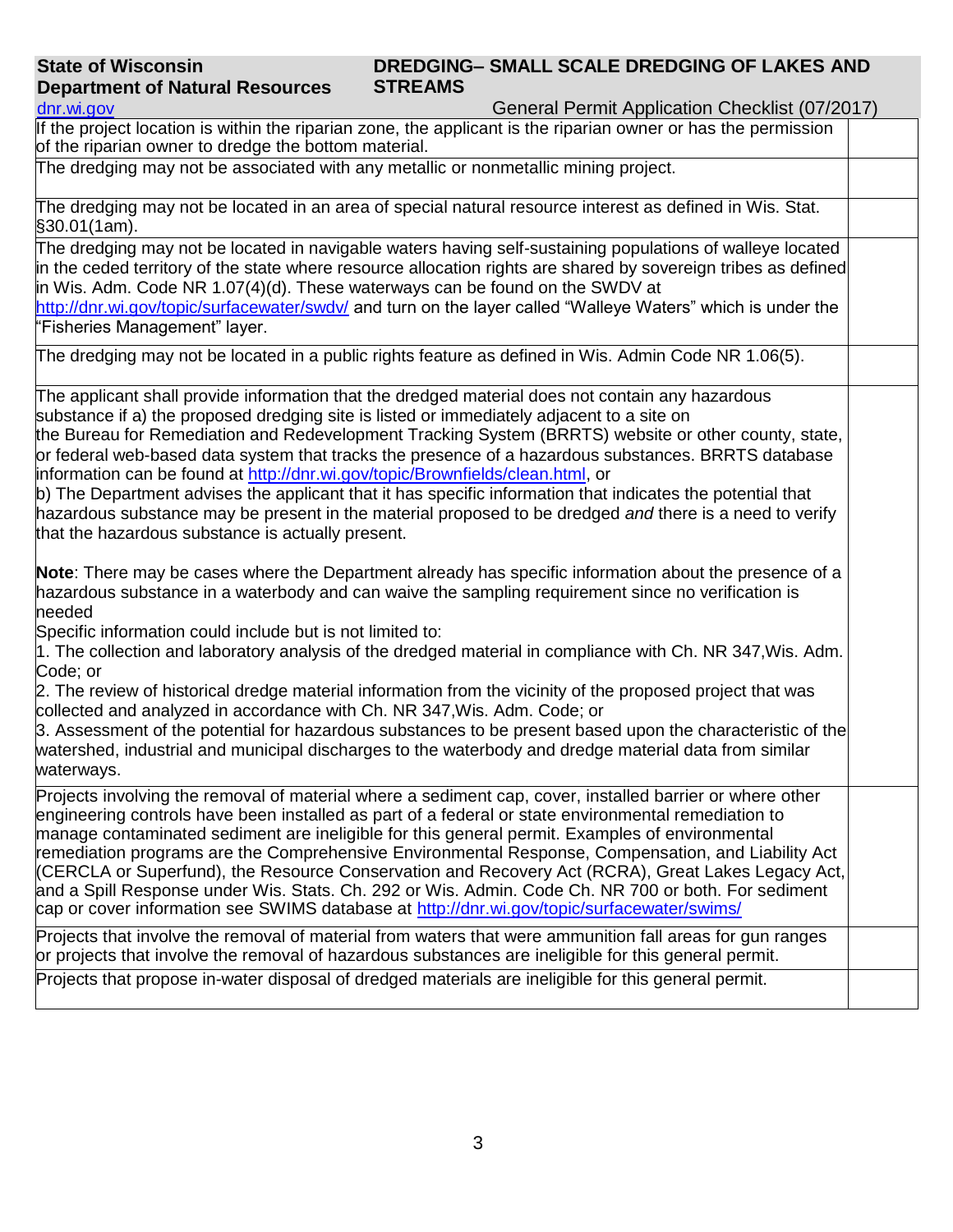# **DREDGING– SMALL SCALE DREDGING OF LAKES AND STREAMS**

General Permit Application Checklist (07/2017)

| Fish Spawning. To minimize adverse impacts on fish movement, fish spawning, and egg incubation<br>periods, the removal of material may not occur during the following time periods. a) September 15th<br>through May 15th for all trout streams; and upstream to the first dam or barrier on the Root River (Racine<br>County), Kewaunee River (Kewaunee County), and Strawberry Creek (Door County). To determine if a<br>waterway is a trout stream, you may use the WDNR website trout maps at<br>http://dnr.wi.gov/topic/fishing/trout/streammaps.html<br>b) March 1st through June 15th for ALL OTHER waters.<br>c) November 1st through June 15th for Lake Michigan on the east side of Door County and within the Bay<br>of Sturgeon Bay. |  |
|--------------------------------------------------------------------------------------------------------------------------------------------------------------------------------------------------------------------------------------------------------------------------------------------------------------------------------------------------------------------------------------------------------------------------------------------------------------------------------------------------------------------------------------------------------------------------------------------------------------------------------------------------------------------------------------------------------------------------------------------------|--|
| The regional Department Fisheries Biologist may waive or modify these timing restrictions in<br>writing. To request in writing a waiver or modification of fish spawning timing restrictions for your project<br>please use the checklist listed as Appendix 1 and the WDNR website at:<br>http://dnr.wi.gov/topic/Waterways/contacts.html to find the county contact for your project to send the<br>requested information.                                                                                                                                                                                                                                                                                                                     |  |
| Dredging may not occur in an area of naturally occurring sand, rock, cobble or gravel bottom unless the<br>purpose of the dredging is for improving navigation only.                                                                                                                                                                                                                                                                                                                                                                                                                                                                                                                                                                             |  |
| Removal of coarse woody debris, trees, or other fish and wildlife habitat structures placed below the<br>OHWM as a result of Department authorization is prohibited.                                                                                                                                                                                                                                                                                                                                                                                                                                                                                                                                                                             |  |
| Native aquatic vegetation may be removed incidental to the dredging event for the purpose of improving<br>navigation only under this general permit without needing an additional aquatic plant management permit as<br>required by Wis. Admin Code NR 109 provided that:                                                                                                                                                                                                                                                                                                                                                                                                                                                                        |  |
| a) Removal of native aquatic vegetation is limited to a single area with a maximum width of 30 feet measured<br>along the shoreline.<br>b) Any aids to navigation (e.g., piers, boatlifts) are located within that 30-foot wide zone or immediately<br>adjacent to the zone.                                                                                                                                                                                                                                                                                                                                                                                                                                                                     |  |
| The project shall be conducted in a manner that prevents the dispersal of sediment away from the project<br>site. Temporary control measures such as turbidity barriers or silt curtains shall be used and shall be<br>installed prior to dredging and removed from the waterbody when water on both sides of the curtain are<br>visually equal. Any temporary control measures shall follow all state lighting requirements and may not<br>obstruct navigation. You may need a "waterway marker permit" or aids to navigation if dredging in a<br>navigation channel or routinely used water route under Wis. Adm. Code NR 5.09.                                                                                                                |  |
| Erosion control measures must meet or exceed the technical standards for erosion control approved by the<br>department under Wis. Admin. Code subch. V of Ch. NR 151. Any area where topsoil is exposed during<br>construction must be immediately seeded and mulched to stabilize disturbed areas and prevent soils from<br>being eroded and washed into the waterway. Note: These standards can be found at the following website:<br>http://dnr.wi.gov/topic/stormwater/standards/.                                                                                                                                                                                                                                                           |  |
| Dredging, including dewatering activities, shall be conducted to minimize objectionable deposits as<br>described in NR 102.04(1)(a) and (c), Wis. Adm. Code, of sediment to the maximum extent practicable.                                                                                                                                                                                                                                                                                                                                                                                                                                                                                                                                      |  |
| The best management practices must be designed and installed according to the storm water construction<br>site sediment control technical standards:<br>http://dnr.wi.gov/topic/stormwater/standards/const_standards.html to ensure that carriage and or interstitial<br>water resulting from dredging operations is consistent with background TSS levels of the receiving water<br>provided it is uncontaminated sediment.                                                                                                                                                                                                                                                                                                                     |  |